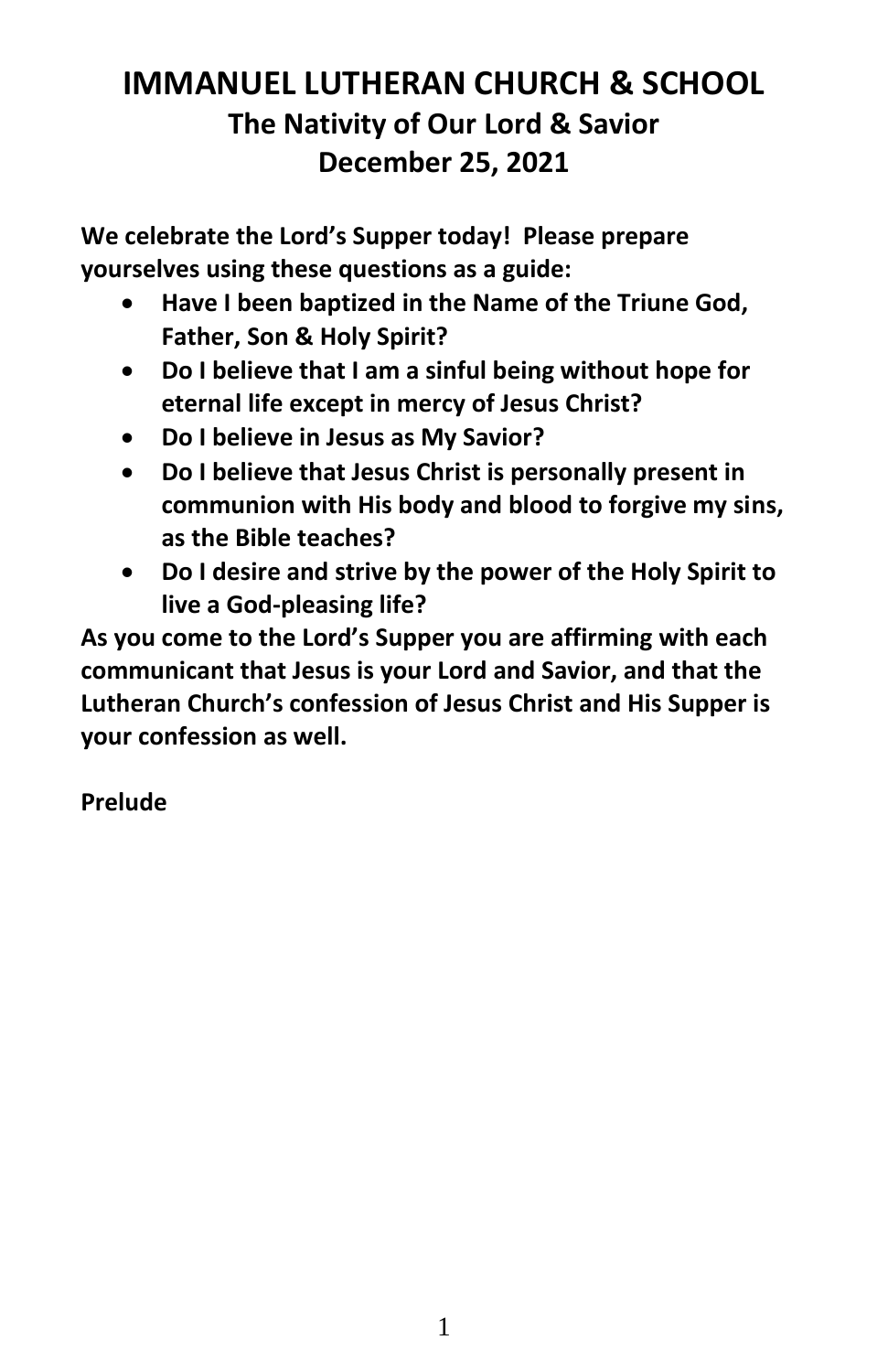

#### **The Invocation**

Pastor: In the name of the Father, and of the Son, and of the Holy Spirit.

#### **People: Amen.**

#### **The Confession of Sins**

| Pastor: | Beloved in the Lord! Let us draw near with a true |
|---------|---------------------------------------------------|
|         | heart and confess our sins unto God, our Father,  |
|         | beseeching Him in the name of our Lord Jesus      |
|         | Christ to grant us forgiveness.                   |
|         | Our help is in the name of the Lord.              |
| People: | Who made heaven and earth.                        |
| Pastor: | I said, I will confess my transgressions unto the |
|         | Lord.                                             |
| People: | And You forgave the iniquity of my sin.           |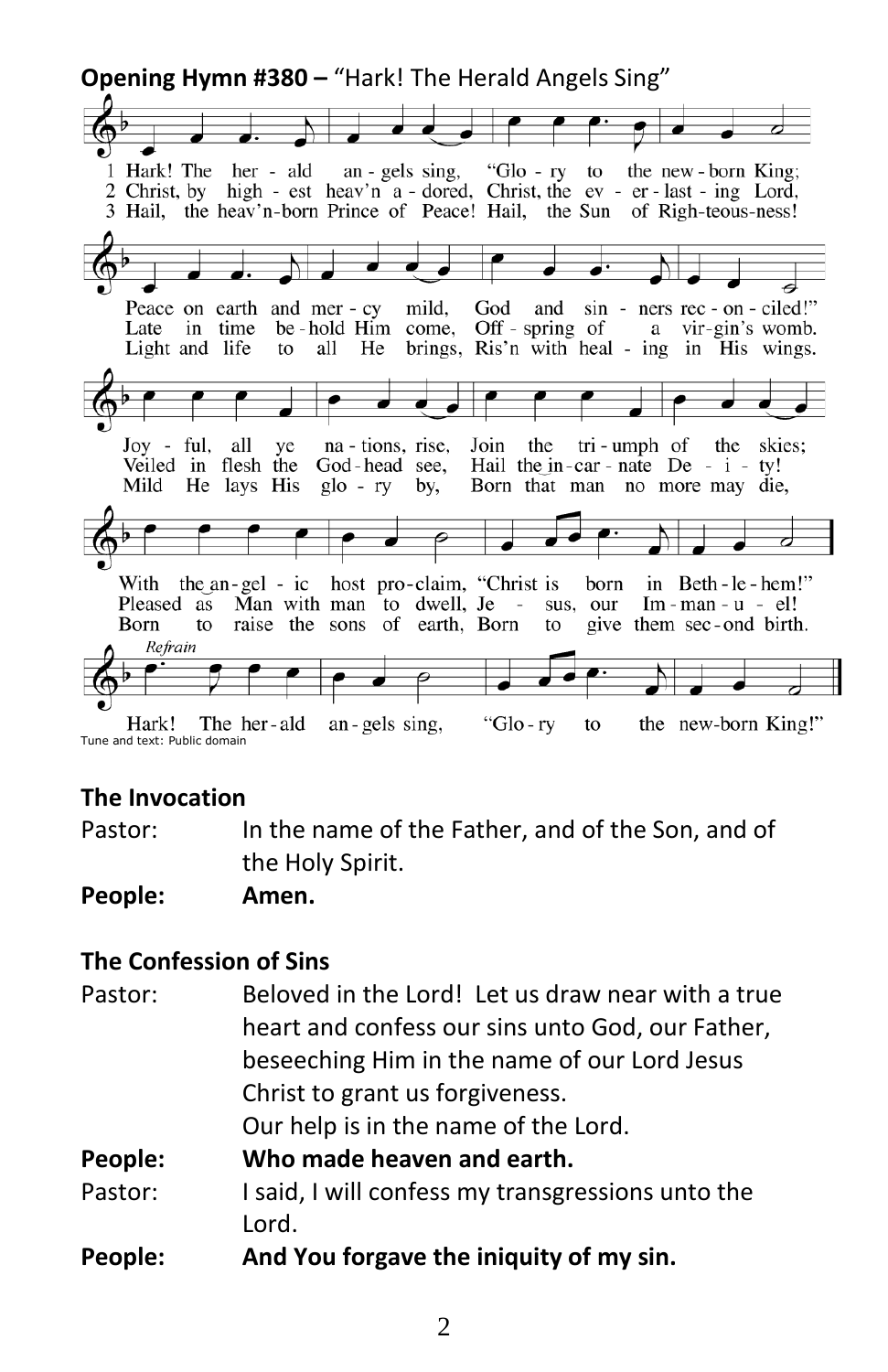**All: O almighty God, merciful Father, I, a poor miserable sinner, confess unto You all my sins and iniquities with which I have ever offended You and justly deserved Your temporal and eternal punishment. But I am heartily sorry for them and sincerely repent of them, and I pray You of Your boundless mercy and for the sake of the holy, innocent, bitter, sufferings and death of Your beloved Son, Jesus Christ, to be gracious and merciful to me, a poor sinful being.**

#### **The Word of Absolution**

Pastor: Upon this your confession, I, by virtue of my office, as a called and ordained servant of the Word, announce the grace of God unto all of you, and in the stead and by the command of my Lord Jesus Christ, I forgive you all your sins in the name of the Father and of the Son and of the Holy Spirit.

**People: Amen.** (*Please be seated.*)

#### **The Introit**

Pastor: For to us a child is born, to us a Son is given; and the government shall be upon His shoulder, and His name shall be called Wonderful Counselor, Mighty God, Everlasting Father, Prince of Peace. Oh sing to the Lord a new song, for He has done marvelous things! His right hand and His holy arm have worked salvation for Him. The Lord has made known His salvation; He has revealed His righteousness in the sign of the nations. He has remembered His steadfast love and faithfulness to the house of Israel. All the ends of the earth have seen the salvation of our God. Make a joyful noise to the Lord, all the earth; break forth into joyous song and sing praises!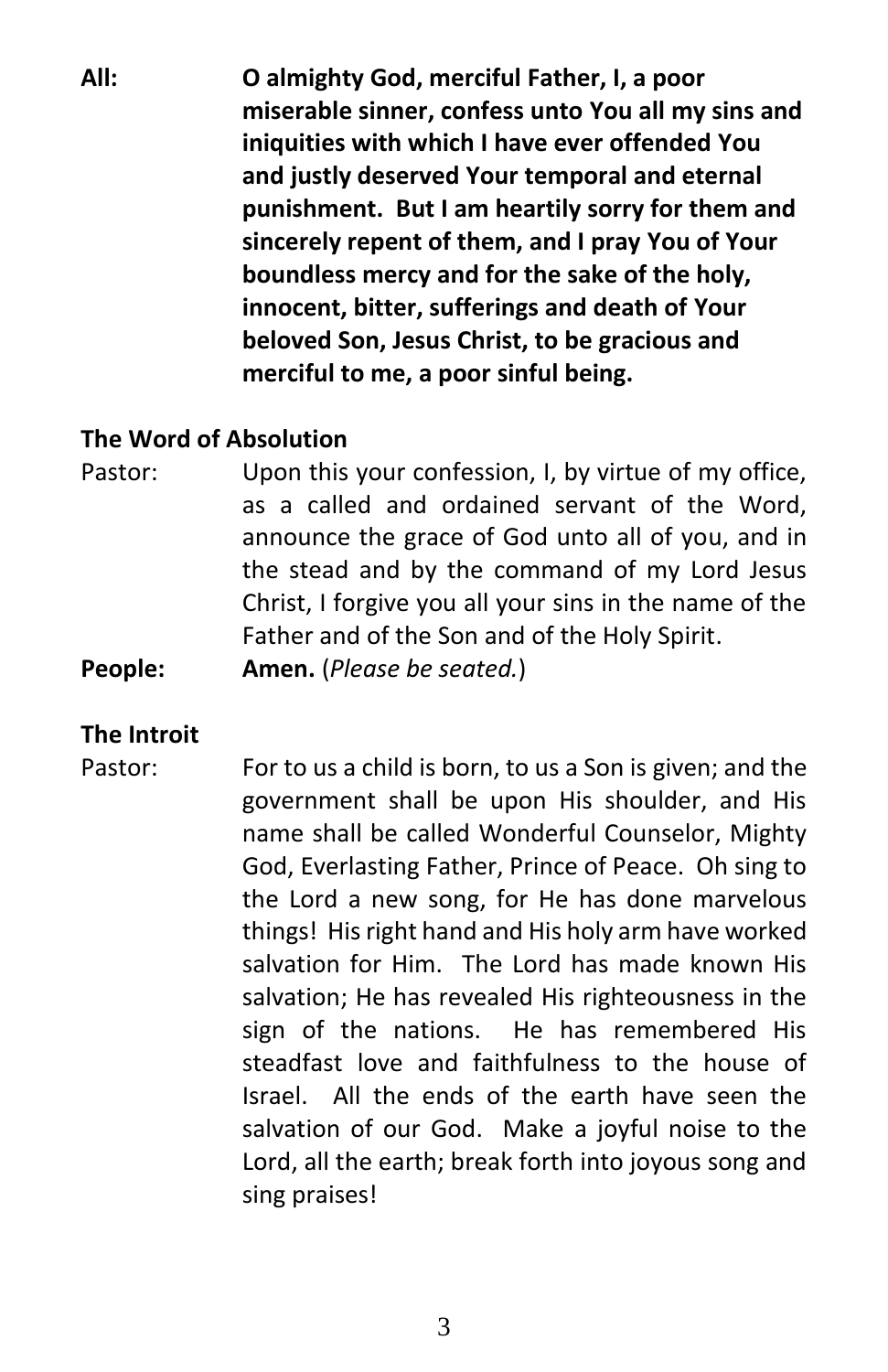**Gloria Patri**

**All: Glory be to the Father and to the Son and to the Holy Ghost; as it was in the beginning, is now and ever shall be, world without end. Amen.**

# **The Kyrie**

**People: Lord, have mercy upon us. Christ, have mercy upon us. Lord, have mercy upon us.**

#### **The Gloria in Excelsis**

Pastor: Glory be to God on high:

**People: And on earth peace, good will toward men. We praise Thee, we bless Thee, we worship Thee, we glorify Thee, we give thanks to Thee for Thy great glory. O Lord God, heav'nly King, God the Father Almighty. O Lord, The only-begotten Son, Jesus Christ; O Lord God, Lamb of God, Son of the Father, that takes away the sin of the world, have mercy upon us. Thou that takes away the sin of the world, receive our prayer. Thou that sits at the right hand of God the Father, have mercy upon us. For Thou only art holy; Thou only art the Lord. Thou only, O Christ, with the Holy Ghost, art most high in the glory of God the Father. Amen.**

#### **The Salutation**

| People: | And with Thy Spirit.  |
|---------|-----------------------|
| Pastor: | The Lord be with you. |

#### **The Collect For The Day**

Pastor: Let us pray to the Lord:

- **People: Almighty God, grant that the birth of Your onlybegotten Son in the flesh may set us free from the bondage of sin; through Jesus Christ, Your Son, our Lord, who lives and reigns with You and the Holy Spirit, one God, now and forever.**
- **People: Amen.**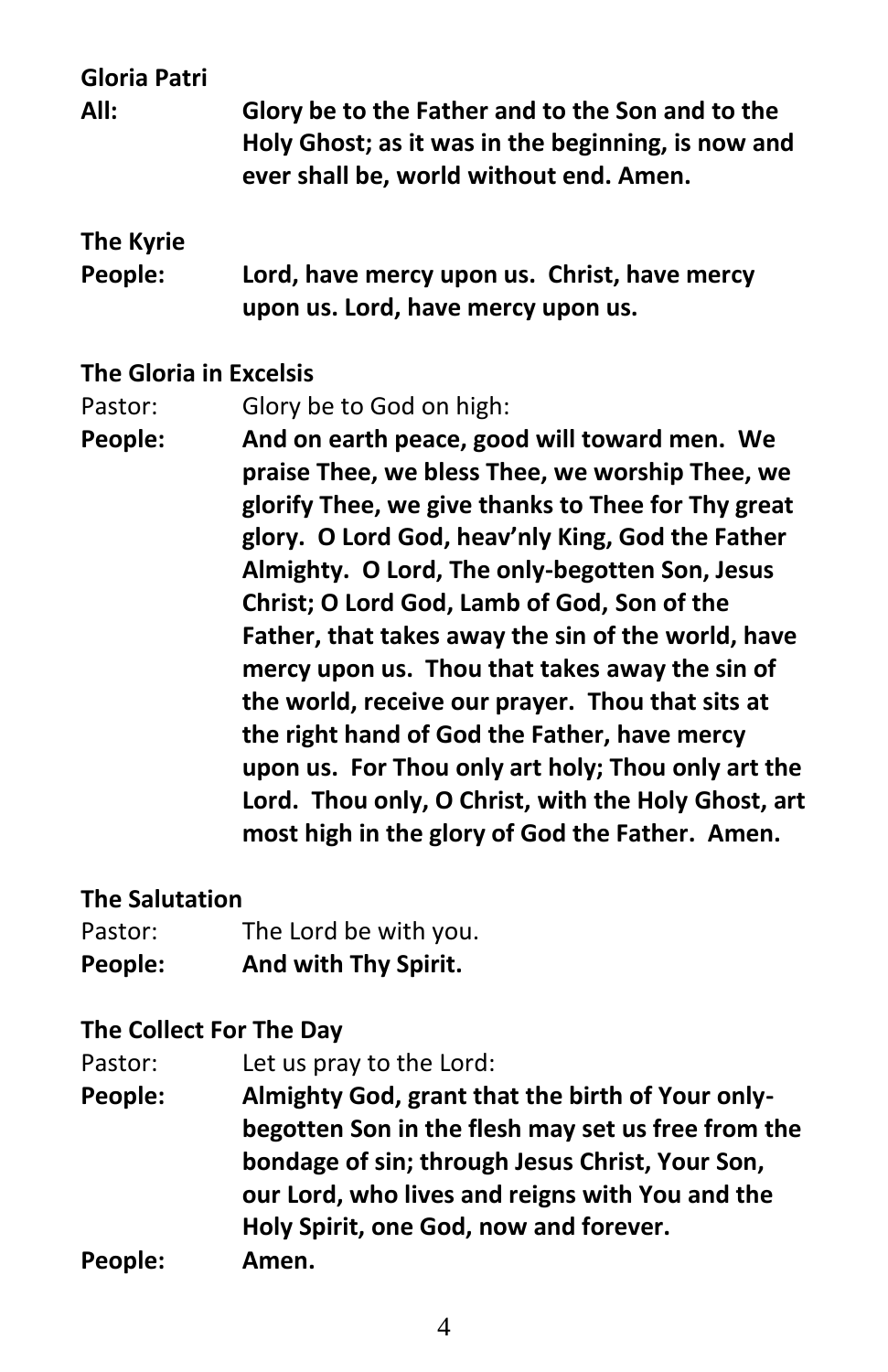## **The First Reading** – Isaiah 52:7-10

<sup>7</sup>How beautiful upon the mountains are the feet of him who brings good news, who publishes peace, who brings good news of happiness, who publishes salvation, who says to Zion, "Your God reigns."

<sup>8</sup> The voice of your watchmen—they lift up their voice; together they sing for joy; for eye to eye they see the return of the LORD to Zion.

<sup>9</sup> Break forth together into singing, you waste places of Jerusalem, for the LORD has comforted his people; he has redeemed Jerusalem.

<sup>10</sup> The LORD has bared his holy arm before the eyes of all the nations, and all the ends of the earth shall see the salvation of our God.

Pastor: This is the Word of the Lord. **People: Thanks be to God.**

## **The Gradual** *(Please stand)*

**All: To us a child is born, to us a son is given, and the government will be on His shoulders. And He will be called Wonderful Counselor, Mighty God, Everlasting Father, Prince of Peace. Sing to the Lord a new song, for He has done marvelous things.**

## **The Epistle Reading –** Hebrews 1:1-6

<sup>1</sup> Long ago, at many times and in many ways, God spoke to our fathers by the prophets,  $2$  but in these last days he has spoken to us by his Son, whom he appointed the heir of all things, through whom also he created the world.

<sup>3</sup> He is the radiance of the glory of God and the exact imprint of his nature, and he upholds the universe by the word of his power. After making purification for sins, he sat down at the right hand of the Majesty on high, <sup>4</sup> having become as much superior to angels as the name he has inherited is more excellent than theirs.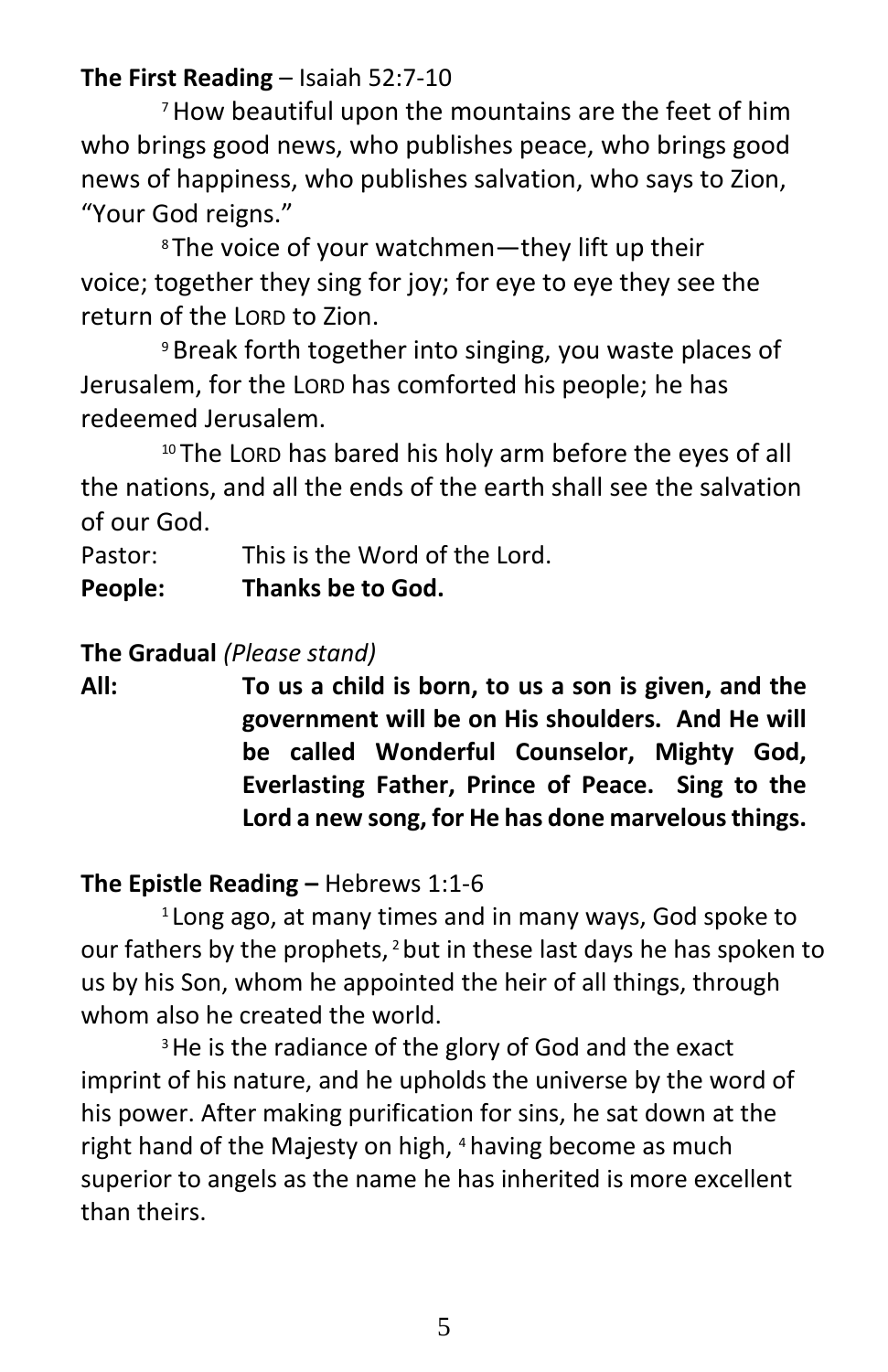<sup>5</sup> For to which of the angels did God ever say, "You are my Son, today I have begotten you"? Or again, "I will be to him a father, and he shall be to me a son"?

<sup>6</sup> And again, when he brings the firstborn into the world, he says, "Let all God's angels worship him." Pastor: This is the Word of the Lord **People: Thanks be to God.**

**Special Music:** "Lo', a Rose E'er Blooming" *Michaela Farnsworth*

# **Hallelujah! Hallelujah! Hallelujah!**

# **The Gospel**

Pastor: The Holy Gospel is written in the  $1<sup>st</sup>$  chapter of St. John beginning at the 1st verse.

**People: Glory be to Thee, O Lord!**

 $1$ In the beginning was the Word, and the Word was with God, and the Word was God.

 $2$  He was in the beginning with God.

<sup>3</sup> All things were made through him, and without him was not anything made that was made.

<sup>4</sup> In him was life, and the life was the light of men.

<sup>5</sup> The light shines in the darkness, and the darkness has not overcome it.

<sup>6</sup> There was a man sent from God, whose name was John.

 $<sup>7</sup>$  He came as a witness, to bear witness about the</sup> light, that all might believe through him.

<sup>8</sup> He was not the light, but came to bear witness about the light.

 $9$  The true light, which gives light to everyone, was coming into the world.

 $10$  He was in the world, and the world was made through him, yet the world did not know him.

 $11$  He came to his own, and his own people did not receive him.

 $12$  But to all who did receive him, who believed in his name, he gave the right to become children of God, $13$  who were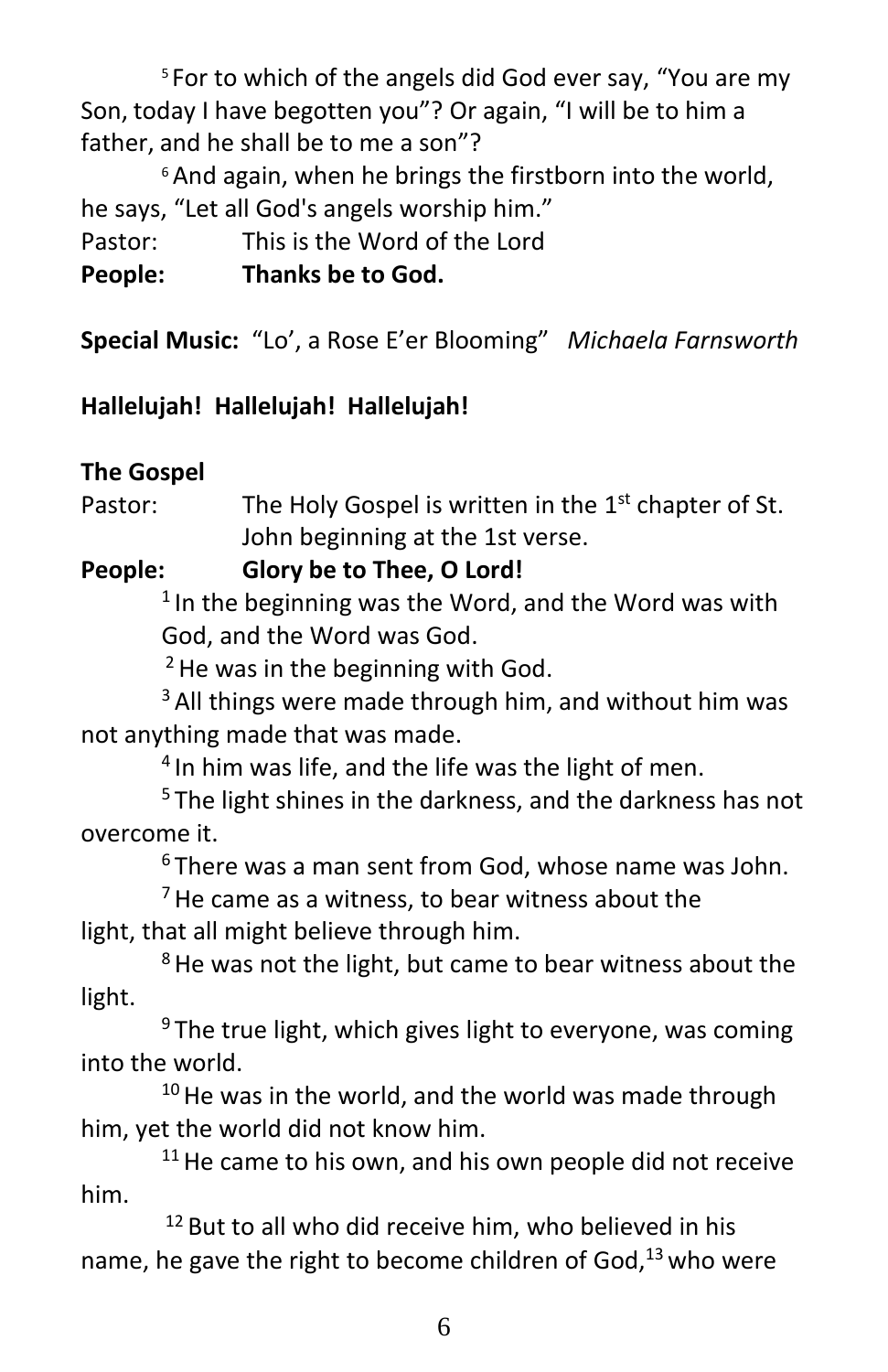born, not of blood nor of the will of the flesh nor of the will of man, but of God.

<sup>14</sup> And the Word became flesh and dwelt among us, and we have seen his glory, glory as of the only Son from the Father, full of grace and truth.

<sup>15</sup> (John bore witness about him, and cried out, "This was he of whom I said, 'He who comes after me ranks before me, because he was before me.'")

<sup>16</sup> For from his fullness we have all received, grace upon grace.

<sup>17</sup> For the law was given through Moses; grace and truth came through Jesus Christ.

<sup>18</sup> No one has ever seen God; the only God, who is at the Father's side, he has made him known.

Pastor: This is the Gospel of our Lord.

**People: Praise be to Thee, O Christ!**

## **The Nicene Creed** *(The Nicene Creed is omitted in Services with a Baptism)*

**All: I believe in one God, the Father Almighty, maker of heaven and earth and of all things visible and invisible and in one Lord Jesus Christ, the onlybegotten Son of God, begotten of His Father before all worlds, God of God, Light of Light, very God of very God, begotten not made, being of one substance with the Father, by whom all things were made; who for us men and for our salvation came down from heaven and was incarnate by the Holy Ghost of the Virgin Mary and was made man; and was crucified also for us under Pontius Pilate. He suffered and was buried; and the third day He rose again according to the Scriptures; and ascended into heaven and sits at the right hand of the Father; and He will come again with glory, to judge both the living and the dead; whose Kingdom will have no end. I believe in the Holy Spirit, the Lord and Giver of Life, who proceeds**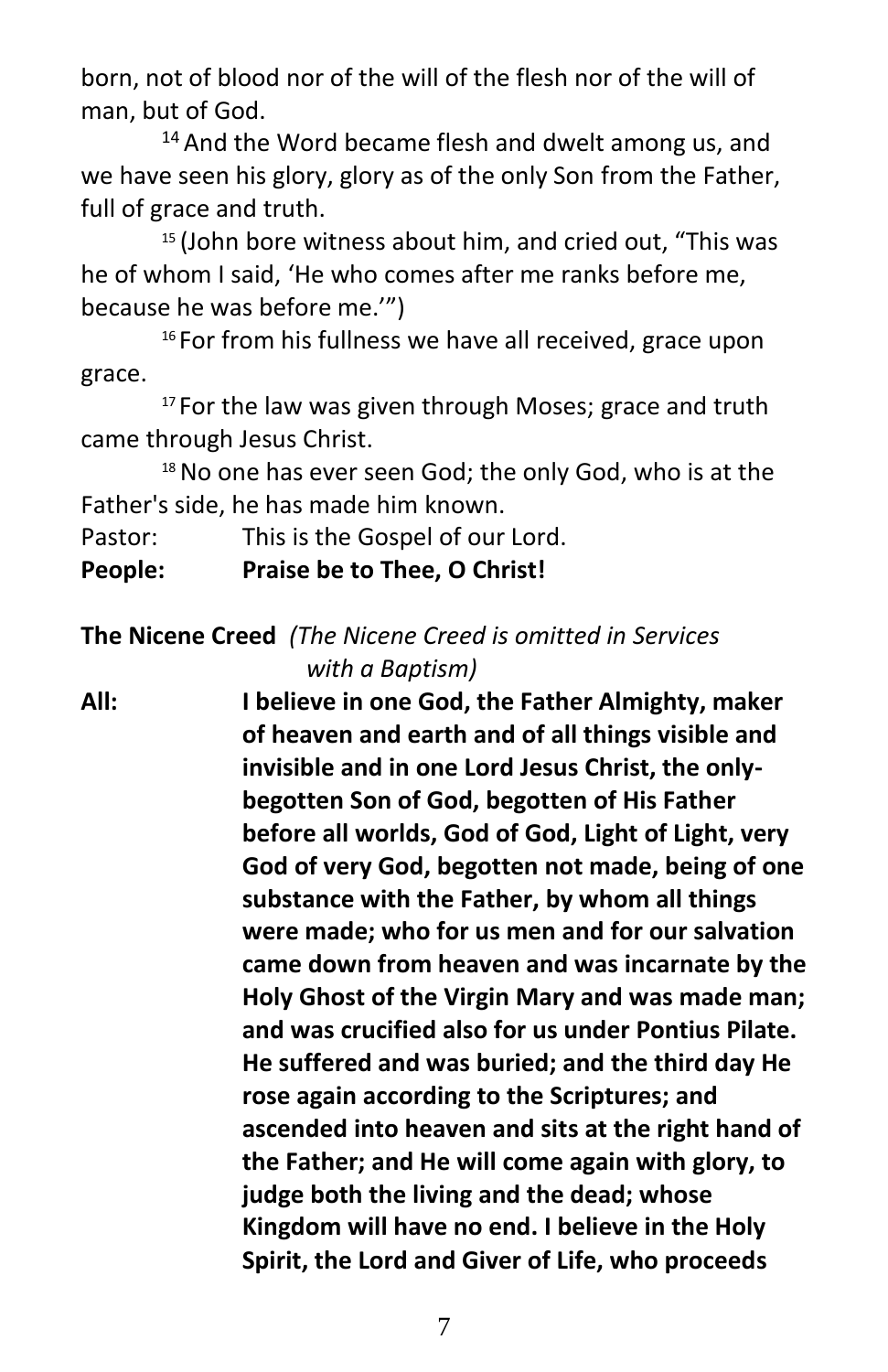**from the Father and the Son, who with the Father and the Son together is worshiped and glorified, who spoke by the Prophets. And I believe in one holy Christian and Apostolic Church. I acknowledge one baptism for the remission of sins, and I look for the resurrection of the dead, and the life of the world to come. Amen**.



**Sermon -** *Pastor Farnsworth*

**The Prayers**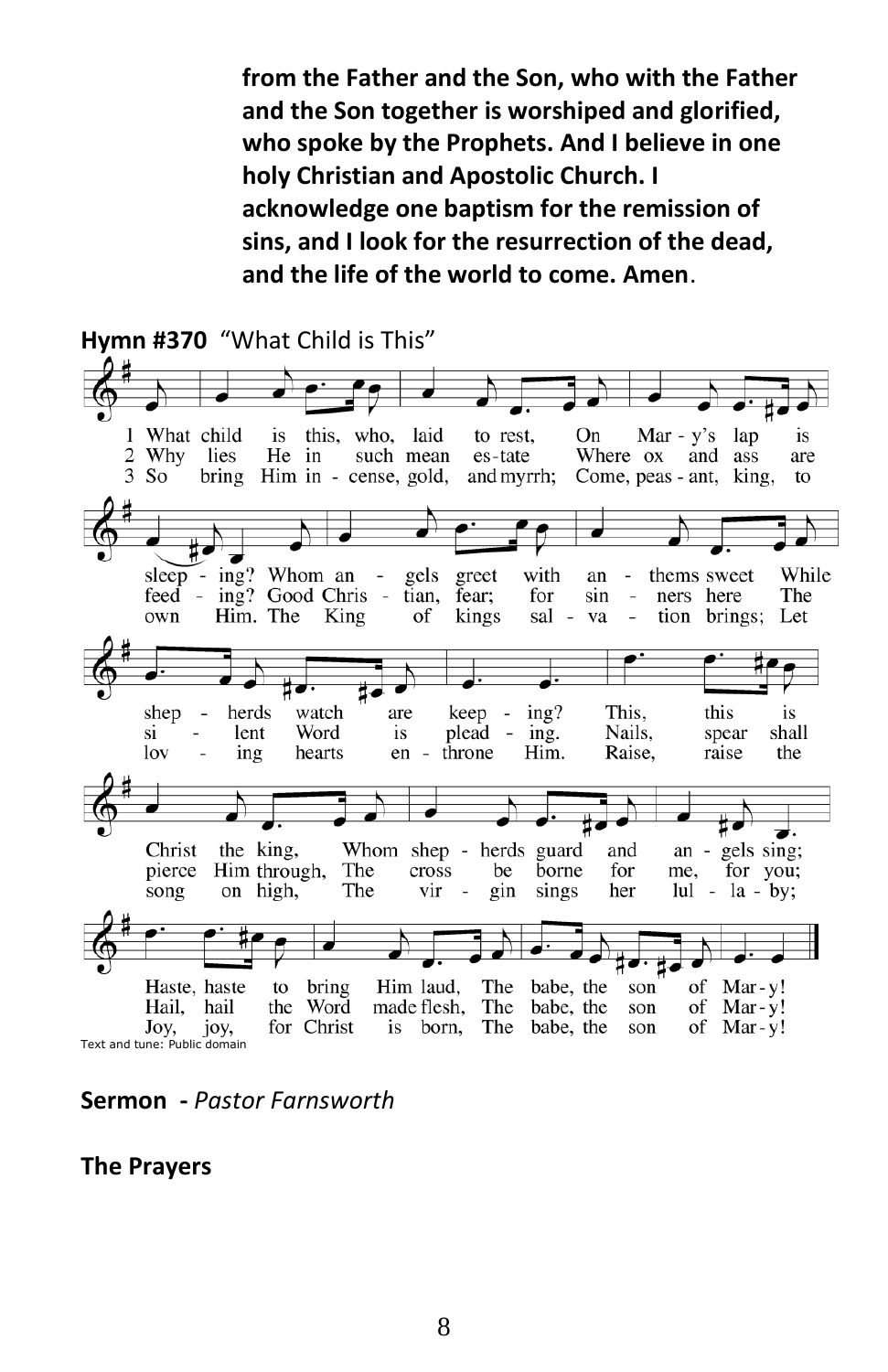# **The Lord's Prayer**

**All: Our Father who art in heaven, hallowed be Thy name, Thy kingdom come, Thy will be done on earth as it is in heaven; give us this day our daily bread; and forgive us our trespasses as we forgive those who trespass against us; and lead us not into temptation, but deliver us from evil. For thine is the kingdom and the power and the glory forever and ever. Amen.**

## **The Words Of Institution**

**P:** Our Lord Jesus Christ, on the night when He was betrayed, took bread, and when He had given thanks, he broke it and gave it to the disciples and said: "Take, eat; this is My body, which is given for you. This do in remembrance of Me." In the same way also He took the cup after supper, and when He had given thanks, He gave it to them, saying: "Drink of it, all of you; this cup is the New Testament in My blood, which is shed for you for the forgiveness of sins. This do, as often as you drink it, in remembrance of Me."

# **The Benediction**

P: The Lord bless you and keep you.

The Lord make His face shine upon you and be gracious unto you. The Lord lift up His countenance upon you and give you peace.

#### **People: Amen, Amen, Amen!**

**Communion Distribution** *(during final hymn)*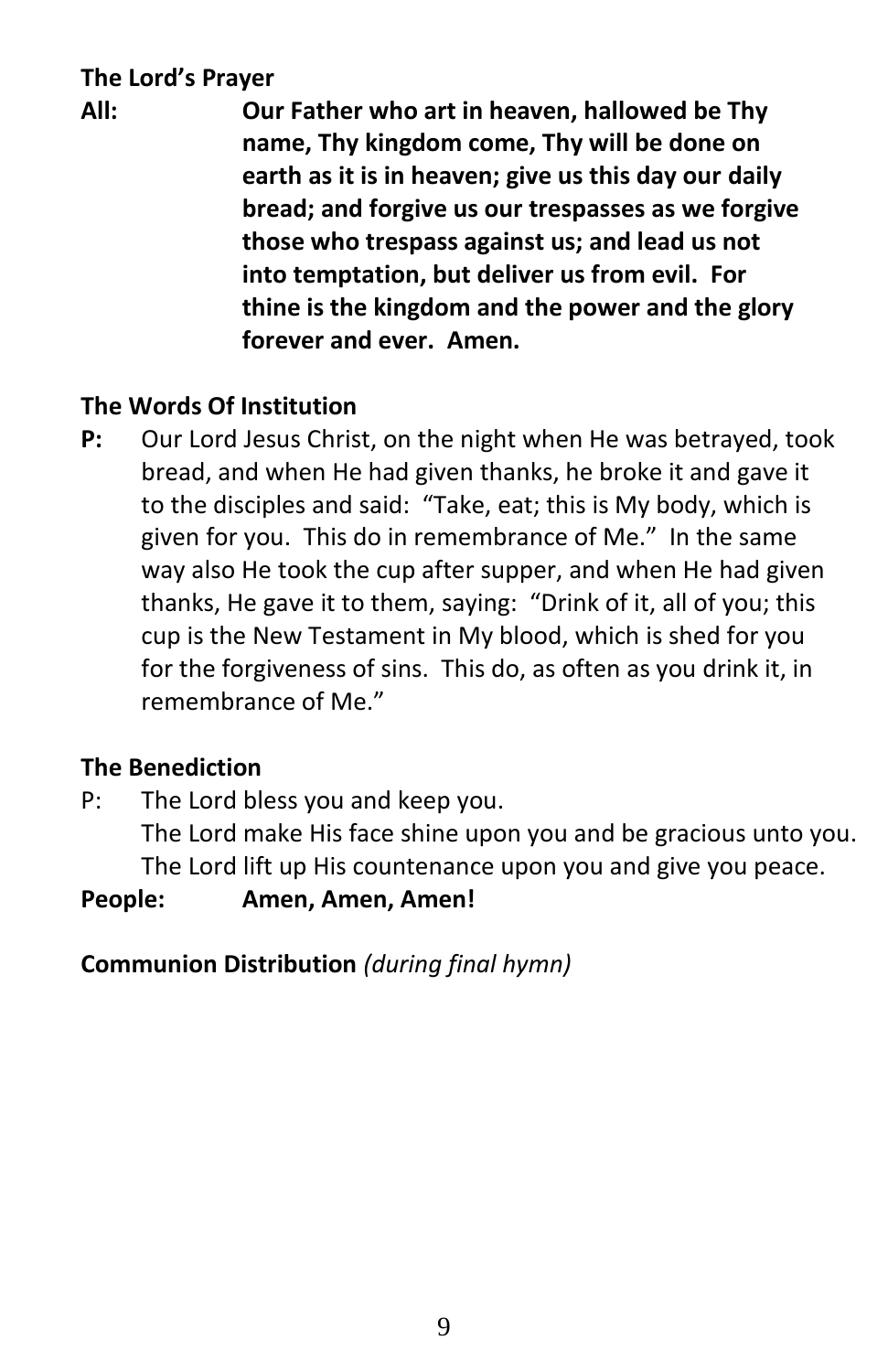**Closing Hymn #368** "Angels We Have Heard on High"

1 An - gels we have heard on high, Sweet-ly sing-ing o'er the plains, 2 Shep-herds, why this ju - bi-lee? Why your joy-ous strains pro-long? 3 Come to Beth-le-hem and see Him whose birth the an - gels sing; And the moun-tains in re - ply, Ech -  $o$  - ing their joy - ous strains. What the glad-some tid - ings be Which in-spire your heav'n -  $ly$  song? new - born King. Come, a - dore on bend - ed knee Christ the Lord, the Refrain Glo ri - a Glo ex - cel - sis De in 0. ex - cel - sis De ri - a in 0. Text and tune: Public domain

# **HOLIDAY WORSHIP SCHEDULE**

**Sundays, December 26 th & January 2 nd -** 10am Communion 11:30am Santo Servico No Bible Study or Sunday School

# *CHRISTMAS PRAYER*

*Gracious God, we celebrate this day of our Lord's birth as the fulfillment of Your promise of Redemption from sin. We welcome you, Jesus, as the Savior of the world and the Lord of our hearts, who now lives and rules with the Father and the Holy Spirit, One God, world without end. Amen.*